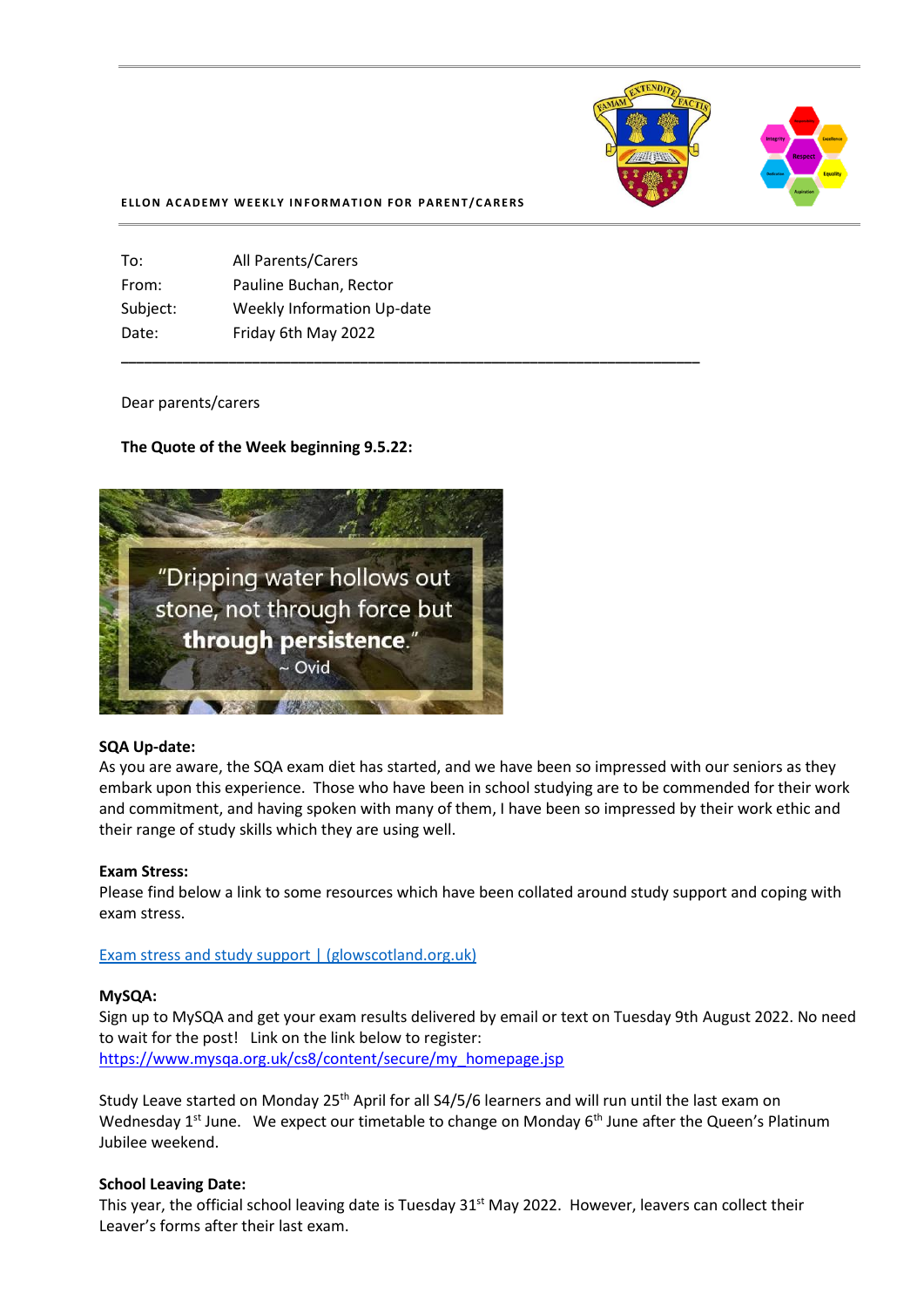# **Interdisciplinary Week 2022**

S1/S2 pupils will take part in IDL week next week, and all lessons will be based on a Scotland/China theme, with a showcase of pupil work at the end of the week.

You may be aware that Ellon Academy is a Confucius School and pre-covid, as part of this status, we had a resident Chinese Teacher in school, working with pupils on Mandarin and learning about Chinese culture. Currently, the Confucius Institute are not sending Chinese teachers abroad for obvious reasons, but we continue to include links to Scotland/China in our curriculum to ensure the continuing Confucius School status. Lots of photos to follow after our IDL focus next week.



# **Columba 1400**

The S2 Columba 1400 Team will be setting off to the Columba 1400 Leadership Academy on the Isle of Skye on Monday 9<sup>th</sup> May and will return on Friday 13<sup>th</sup> May. Staff members going with them are Mr Corser DHT, Miss Longhurst (Geography) and Miss Willins (Modern Studies).

Parents and Carers attended a Zoom session with school staff and Columba 1400 staff on Wednesday evening and were able to hear and understand more about what the leadership course for young people will offer to them as individuals and Ellon Academy.

Lots of photos to follow**!** 





 **Columba 1400 Leadership Centre, Staffin, Isle of Skye**

# **Staff up-date:**

**Acting PT Creative Arts** – Congratulation to Mr E Armstrong, who will be taking up a 0.4 Acting Principal Teacher of Creative Arts here at Ellon Academy from August 2022.

**DHT Pupil Support** – Congratulations to Mr F McLachlan who is leaving us on 17<sup>th</sup> June to take up a new DHT post in Edinburgh. The Interview process for this post starts on Monday 16<sup>th</sup> May and we will inform you of the appointment when this process has been seen through.

**Maths** – The Maths Faculty have welcomed Mr C Royle and Mr C Goan, and we are delighted that this faculty are now up to full complement.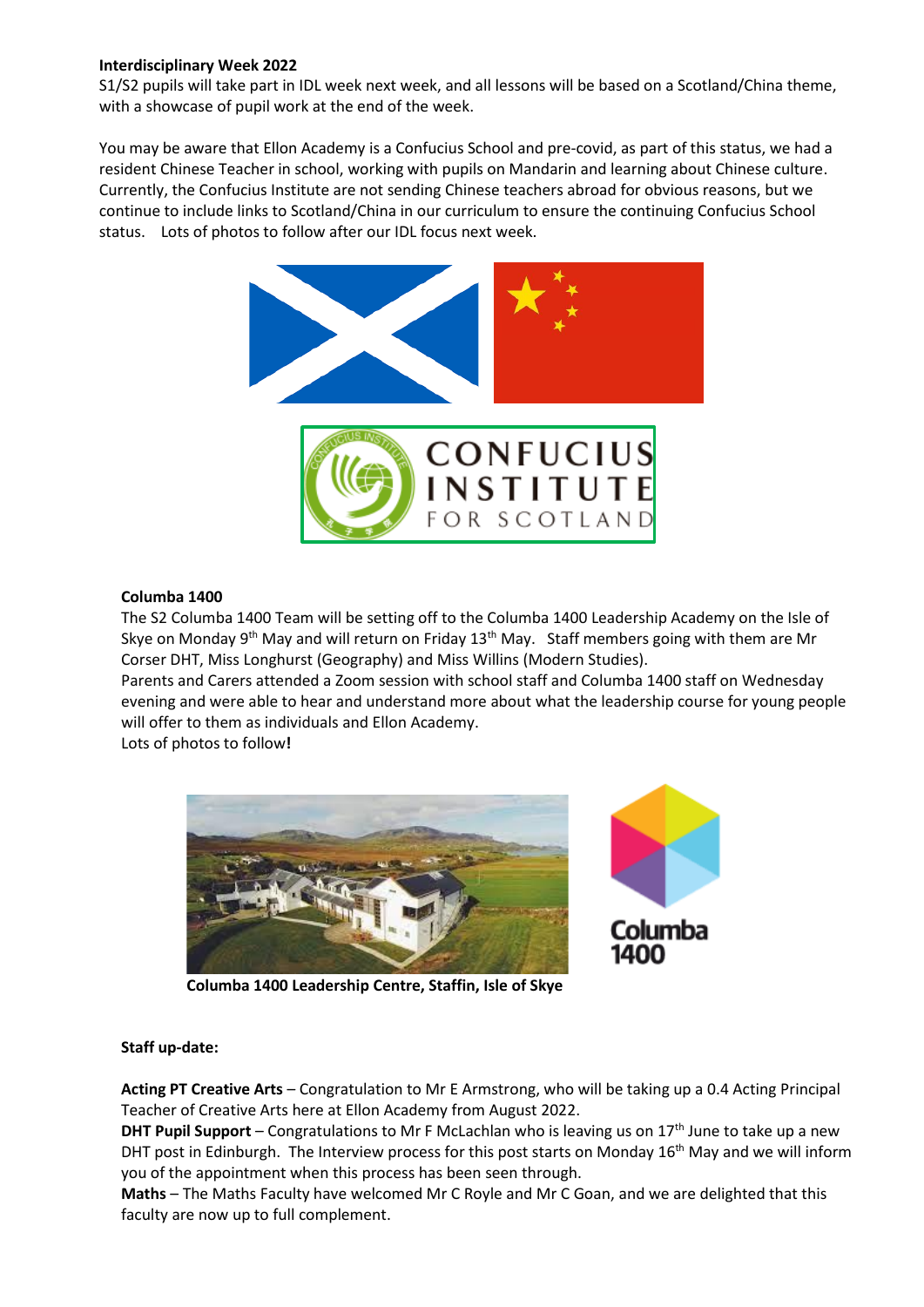# **Pupil Opportunities:**

As you will be aware, covid and subsequent lockdowns have had a significant impact on what schools have been able to offer to our young people. In normal times pre covid, we had been able to punctuate the school year with various events and entitlements for our learners which can lift spirits and give pupils things to look forward to.

Over the past 2 years, our pupils have missed out on extra-curricular activities, trips, external speakers, inter-school competitions, school concerts and shows, Wider Achievement Week (WAP) and work experience to name just a few highlights to the school year.

Session 22/23 will be the first full year of returning to all of the usual things that pupils and staff have come to enjoy.

I am aware that some parents were concerned about WAP this year, but to help you understand, the planning of WAP usually begins pre-Christmas of any 'normal' year. We need this time to source and book events and activities, advertise and sign-up pupils and to carry out all of the necessary checks and risk assessments required, so with restrictions just lifting more recently, we have not had the time to do the planning for this session but all being well, we have included WAP in our school calendar for next session.

Similarly with Work Experience for S3 learners, the Work Experience Unit at Aberdeenshire Council has not been offering placements where whole year groups can go out for a week as we usually do in May each year. However, they will be up and running again ready for next year.

The Work Experience Unit do all the employer checks and workplace risk assessments for us, so we would not have the capacity to do this ourselves this year.

However, the Work Experience Unit has supported us to allow work placements for 20 senior pupils who have had this as part of their timetable this year on a weekly basis.

## **Pupil Achievement:**

Congratulations to Millie B, who has been voted as Junior Girls Football Player of the Season by her teammates. Millie has covered every blade of grass this season and is never afraid to tackle. She is an excellent passer of the ball. Well done, Millie.

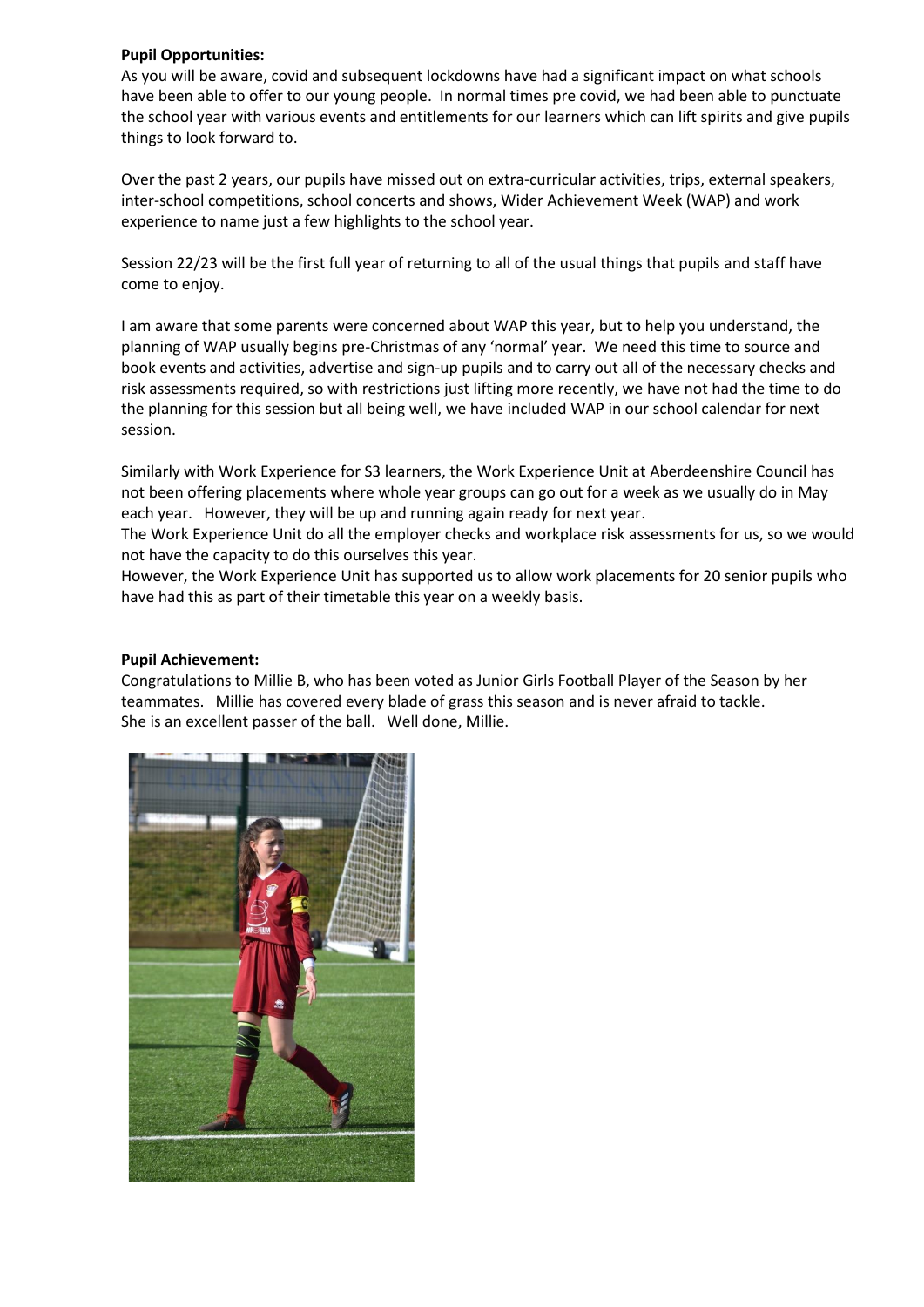## **Pupil Achievement**

Congratulations to Lucy D, who has been voted Senior Girls Football Player of The Season by her teammates. Lucy's ability to cross the ball with her left foot and her desire to play passing football has helped others in the team to play at their best also. Well done, Lucy.



# **Pupil Achievement:**

Congratulations to Owen C, who has been voted S1 Player of the Year by his squad. The goals he has scored, and the way he leads the line has been a huge part of the success we have seen this year. Well done, Owen.

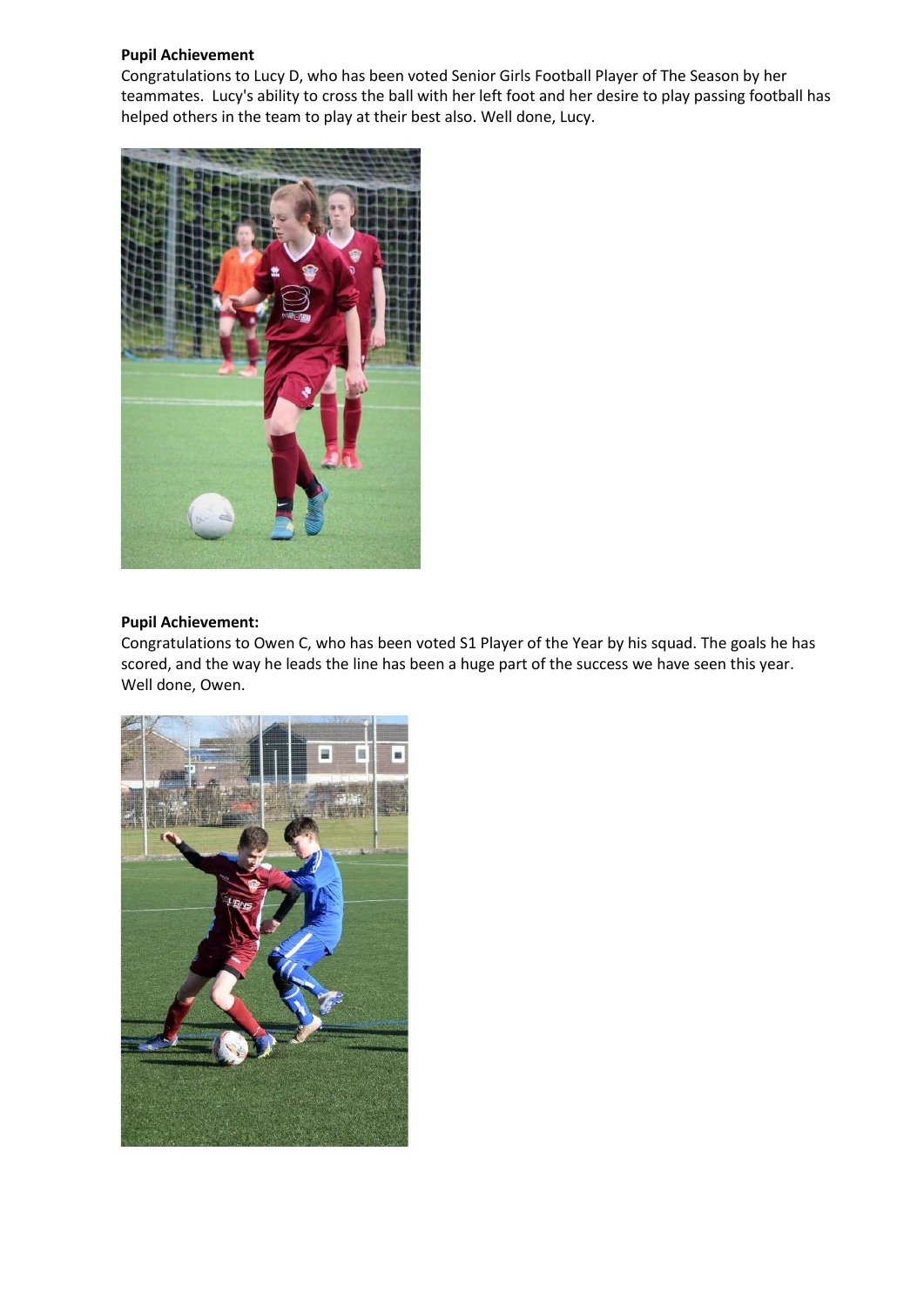# **Pupil Achievement:**

As part of Ellon Rugby Club, some of our S3 and S4 boys celebrated success after winning the under 15's league earlier this year and they are now the under 15's Caledonia Cup Bowl winners! Fantastic lads! Great achievement! Here's the squad:

Findlay G, Boyd C, Liam L, Liam D, JP F, Riley H, Will F, Leon McC, Kieran T, Kyle N, and Ruadhan P. Well done.



## **Pupil Achievement:**

Junior Girls Football, Wed 4<sup>th</sup> May: Ellon 8-2 Meldrum.

Some very good football was played against Meldrum. There were debuts for Sophie M, who also scored, Rachel B who had an excellent game, and Lily M.

Players of the match were Millie B, who demonstrated why she was voted player of the season and she scored an excellent goal from long range. Grace S also scored an excellent goal from long range, showing excellent dribbling skills and set pieces proved a problem for Meldrum throughout the game. Goal scorers: Millie B 3, Grace S 2, Sophie M 1, Natalie C 1, Emily S 1. Well done.